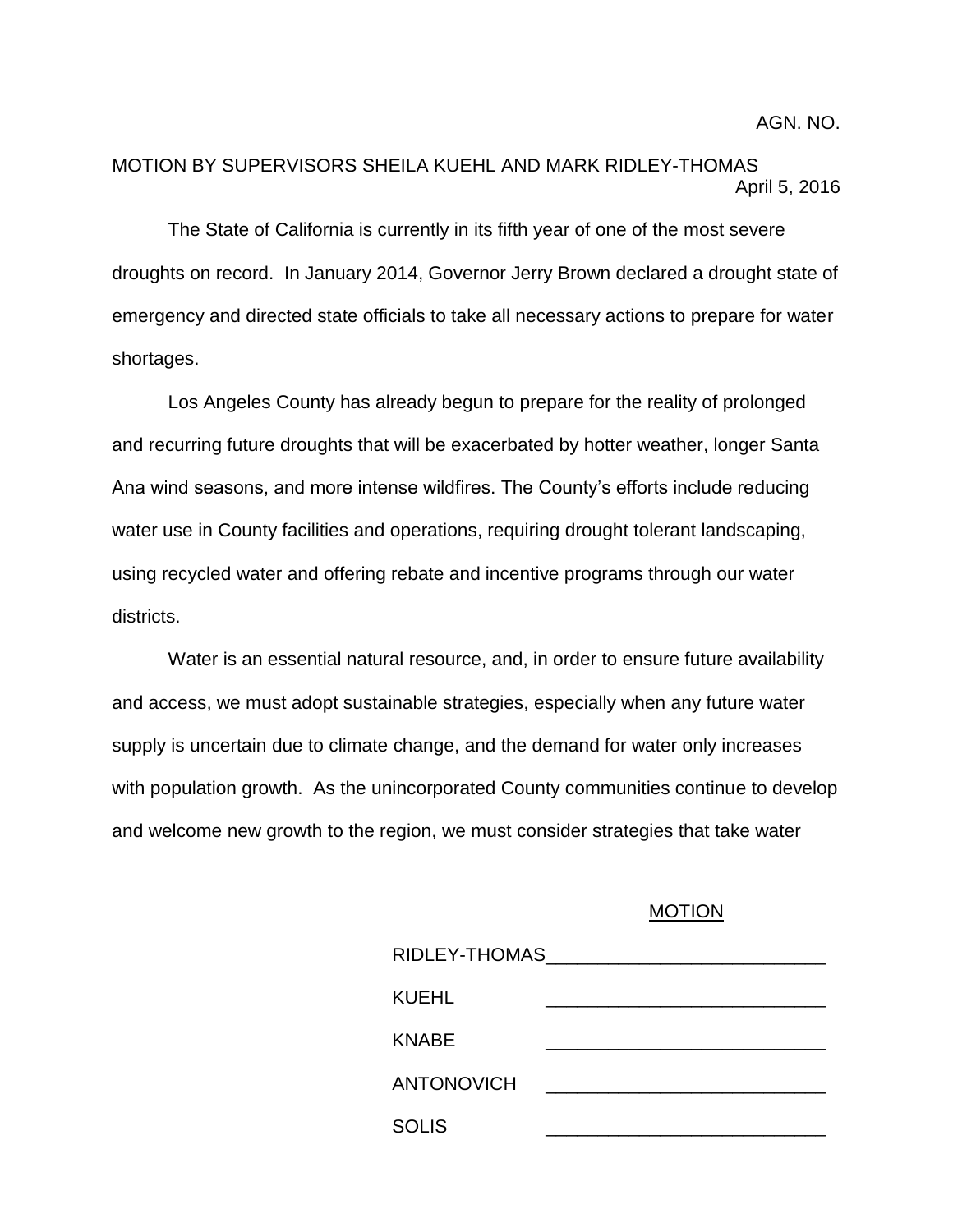conservation even further by minimizing any increase in overall water demand and consumption. This can be achieved in a variety of ways, and is traditionally achieved by the adoption of a combination of water conservation measures, as well as offsetting water demand through water savings elsewhere within the region.

The County's goal for water sustainability should be no net increase in total water consumption. This concept, called "net zero water" or "water neutral development," commonly relies on a regional approach to reducing water consumption by a combination of options including, but not limited to, water efficiency measures, alternate onsite water sources (e.g., gray, black, foundation and rain waters), regional recycled water systems, additional groundwater rights, and in-lieu offsite water conservation projects.

With recent advancements in treatment technologies, alternate onsite water resources can be efficiently used for various residential and industrial applications such as irrigation, toilet flushing, decorative fountains, dust control, cooling applications, and other non-potable uses.

Several local governments and districts throughout the State (San Luis Obispo County, Santa Monica, Oxnard, St. Helena, Santa Barbara, Morro Bay, Napa, Lompoc, East Bay Municipal Utility District, Cambia Community Services District, etc.) have already anticipated future water demand and implemented water neutral policies. If new development is unable to attain net zero water consumption, a project developer is required to offset remaining water demand by providing water savings offsite equivalent to the project's expected consumption. It is important that this policy apply to both public and private development projects.

**WE, THEREFORE, MOVE** that the Board of Supervisors: